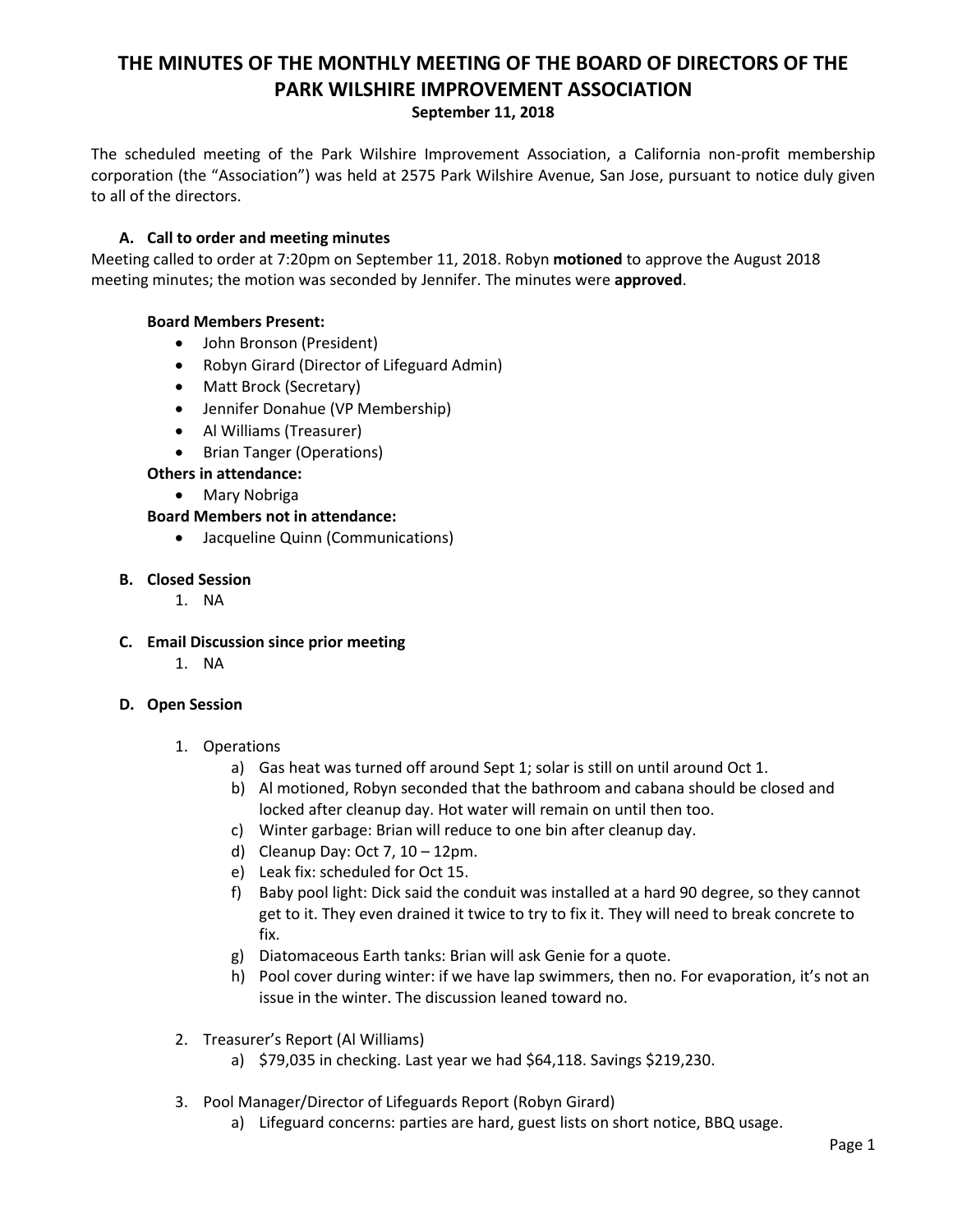- b) John made a motion that the Party Coordinator attend May August Board Member meetings to facilitate discussions. Brian seconded. It passed.
- c) Sharing guards with Brighton? If Brighton would like to come down and make a specific proposal, we will discuss, but we are leaning toward no due to logistics and scheduling.
- d) John will address videoing guards and talking to guards while they are on duty.
- 4. Membership (Jennifer Donahue)
	- a) Should lap swimmers be allowed key card access off-season?
		- i. Discussion: allow for all or none or current lap swimmers.
		- ii. Tabled: pre-season for family access. Leave as-is for now.
	- b) Robyn motioned that it be required that key cards are required. Matt seconded. No vote was taken due to discussion on implementation issues. We left off on perhaps adding language to the membership renewal that cards are highly recommended. We will need to work on how to address guest passes if the gate is closed and members arrive with guests (i.e. who would sign them in).
- 5. Secretary (Matt Brock)
	- a) Matt reported that over the prior month, he had gone through and organized old stored records in the recreation building store room.
- 6. President
	- a) Nothing to report.
- 7. Next meeting: TBA

We adjourned the meeting at 8:20pm.

#### **Listing of Tabled Items:**

- Besides the leak; possible off-season upgrades and repairs:
	- o Kiddie pool light is out
	- o A light in the main pool is out (by the stairs closest to the gate as of 09/25/18)
	- o Old DE tanks
	- o Screen the fence between the chemical area of the pump house and the park
	- o Consider putting the outside lights under the solar panels on timer
	- o External light by women's restroom does not turn on
	- $\circ$  External light by cabana and trash cans does not turn off automatically in daylight
- If/when lights are on timer, we can discuss when to "soft-close" the pool at night when the days become shorter at the end of summer.
- Brainstorm making the party guest list easier to manage and clarify number of guests allowed.
- Membership Certificates. Do we still issue them?

Respectively Submitted, Matt Brock, Secretary